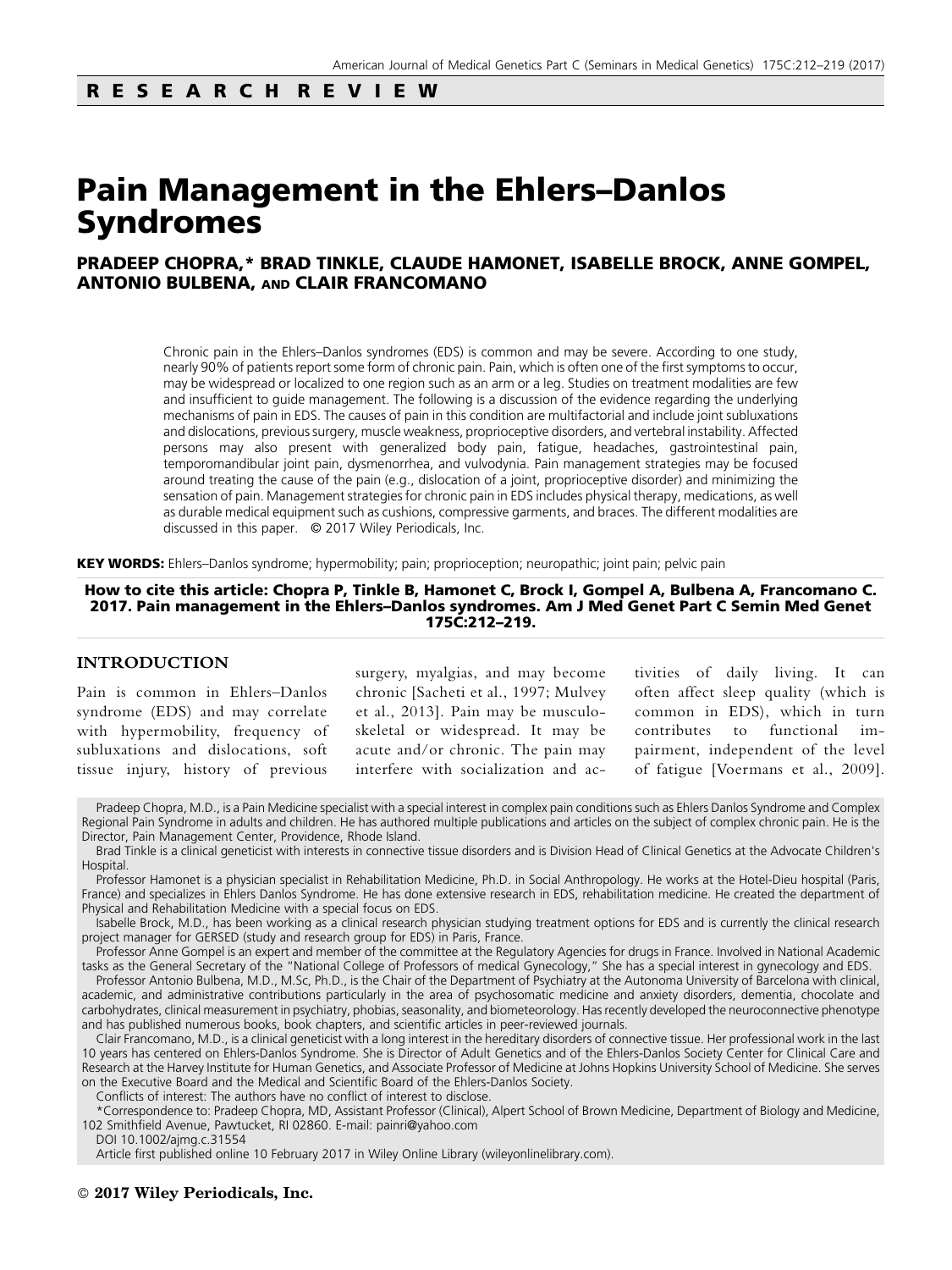Overall, pain impacts health-related quality of life.

Pain is common in Ehlers– Danlos syndrome (EDS) and may correlate with hypermobility, frequency of subluxations and dislocations, soft tissue injury, history of previous surgery, myalgias, and may become chronic. Pain may be musculoskeletal or widespread.

Multiple pathologies likely contribute to pain in EDS since it is a disease of connective tissue, which is found in virtually every organ system (Table I). The following is a literature review and discussion of the evidence of the underlying mechanisms contributing to pain in this complex disorder with management considerations.

#### METHODS

An international group of physicians with experience in treating pain in EDS formed a working group under the auspices of the International Consortium on the Ehlers–Danlos Syndromes. The working group conferenced by telephone approximately twice a month starting mid-2015. The working group then met in Paris, France, and again in New York in 2016 to hone the description, management, and future directions.

A detailed literature search was done on PubMed with the following keywords: "Hypermobility," "Ehlers– Danlos Syndrome," connective tissue, collagen, and pain. Papers selected were case series, case controlled studies and reviews. Case reports were not formally included but were scanned for any additional information.

## LITERATURE REVIEW

Sacheti et al. [1997] interviewed 51 patients with EDS of which 28 (55%) were diagnosed with EDS hypermobile type (hEDS). They reported that the incidence of pain in hEDS was 28 out of 28 (100%). In this population, the mean score on the Numerical Rating Scale was 8 out of 10 for all types of EDS. Out of the 28 patients with hEDS, 24 (85.7%) reported progressively worsening pain. The authors concluded that moderate to severe pain is common in hEDS, starts early in life and progresses and evolves over time but that it is often complex and varied, frequently reporting pain at multiple locations.

In a more recent study of 273 patients with EDS by Voermans et al. [2009], 246 (90%) patients reported pain. Of the 246 patients who reported pain, 230 (93%) of them reported joint hypermobility, 193 (78%) had a history of dislocations, 236 (96%) reported dermal features, 227 (92%) had previous surgery, and muscle weakness was reported by 196 (80%). The hEDS was diagnosed in the majority (59%), of which, 95% were females.

Pain is often initially more localized to joints or limbs initially. Musculoskeletal pain in EDS is influenced by external factors such as lifestyle, sport activities, trauma, surgery, and various co-morbidities. Many patients report their very first painful sensations acutely, in relation to joint traumas such as dislocations and sprains as well as "growing pains" mostly localized to the knees/thighs [Castori et al., 2013]. Approximately 30% of children with hEDS reported arthralgias, back pain, and myalgias. This rate increasesto>80% in patients over 40 years of age [Castori et al., 2011]. It is inversely correlated to generalized joint hypermobility, as assessed by the Beighton score, as those over the age of 33 years, often have a "negative" Beighton score but yet pain symptomatology in all aspects continues and, in most cases, increases.

Pain is often initially more localized to joints or limbs

initially. Musculoskeletal pain in EDS is influenced by external factors such as lifestyle, sport activities, trauma, surgery, and various comorbidities. Many patients report their very first painful sensations acutely, in relation to joint traumas such as dislocations and sprains as well as "growing pains" mostly localized to the knees/ thighs.

Children are often not believed by practitioners about their pain much less their joint hypermobility [Gazit et al., 2016]. While it may be acute and musculoskeletal, many also present with more recurring or chronic pain [Cattalini et al., 2015; Stern et al., 2016]. Such chronic pain issues, especially abdominal pain, are often misdiagnosed as a behavioral condition or Munchausen by proxy in children and young adults [Fikree et al., 2016]. Children may also present with recurrent, unexplained bruising or multiple joint subluxations and dislocations whereby parents are accused of child abuse [Castori, 2015].

One study found that pain was most frequently localized in the neck, shoulders, hips, forearms, and legs in 40 EDS patients [Voermans et al., 2009]. Neck pain is a common feature of hEDS and is frequently associated with headaches. It is often difficult to segregate the two conditions. Loose ligaments in the cranio-cervical junction and cervical spine may manifest as occipital-atlanto and/or atlanto-axial instability [Menezes and Van Gilder, 1988; Menezes et al., 2001]. This is compounded by ligamentous laxity of the cervical spine [Da Silva et al., 1992; Henderson et al., 2005a] and may present as cervical-medullary syndrome, with other presenting symptoms including difficulty swallowing, speech difficulty,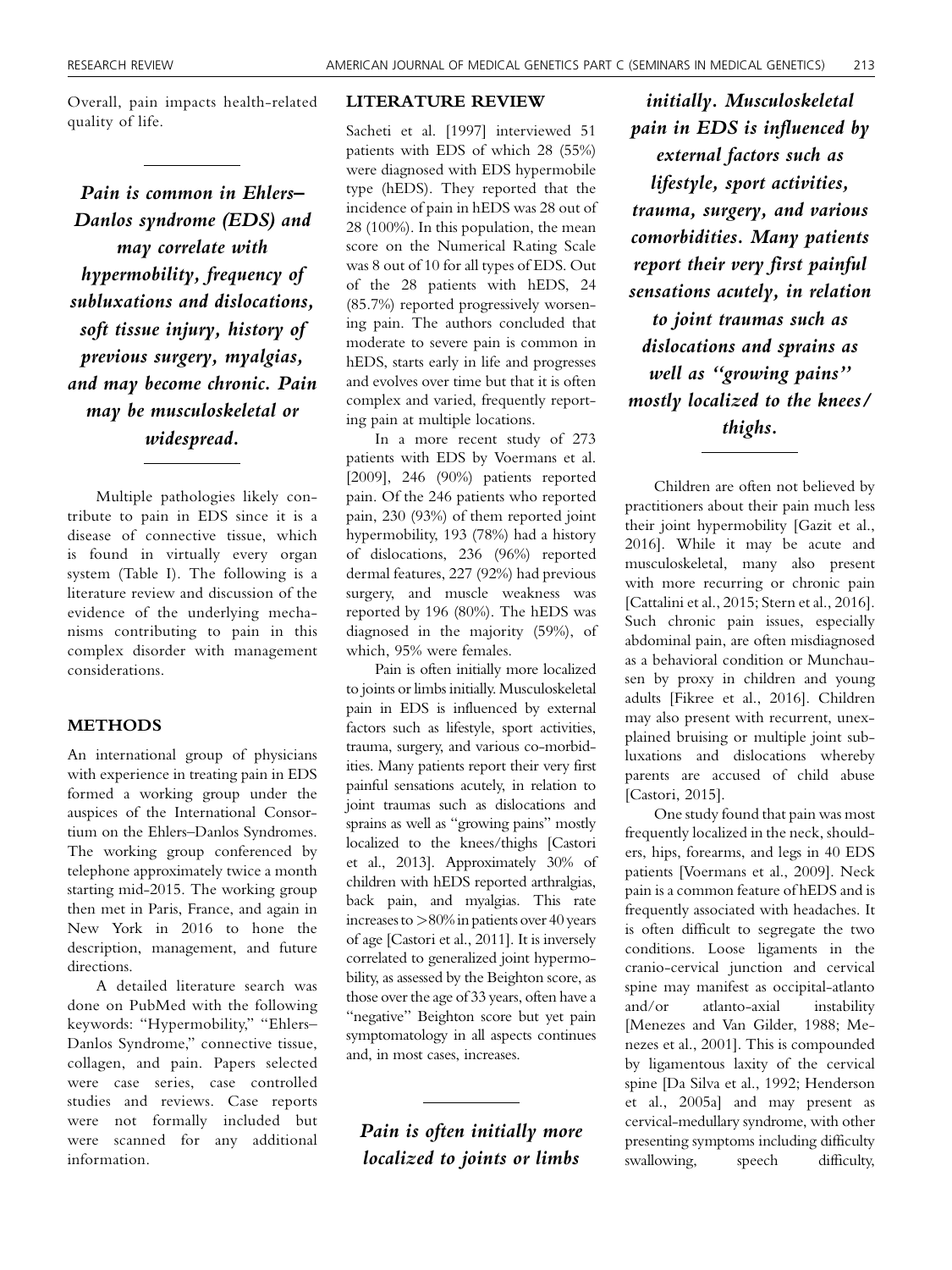|                                 | Number of patients                |                                                    |                                                                                                                                                                                                                                          |
|---------------------------------|-----------------------------------|----------------------------------------------------|------------------------------------------------------------------------------------------------------------------------------------------------------------------------------------------------------------------------------------------|
| Manifestations                  | studied                           | Incidence $(\%)$                                   | References                                                                                                                                                                                                                               |
| Generalized body pain           | >800 (cumulative)                 | 90                                                 | Jerosch and Prymka [1996]; Camerota et al. [2011]; Hamonet et al.<br>[2012, 2014]; Hamonet and Brock [2015]; Scheper et al. [2015];<br>Voermans and Knoop, 2011                                                                          |
| Soft-tissue pain                | >800 (cumulative)                 | 90                                                 | Hudson et al. [1998]; Hamonet et al. [2012, 2014]; Scheper et al. [2015]                                                                                                                                                                 |
| Dislocations                    | >800 (cumulative)                 | 78                                                 | Voermans et al. [2010]; Hamonet et al. [2012, 2014]                                                                                                                                                                                      |
| Joint pain                      | $28*$                             | Elbow $(43)^*$                                     | Moore et al. [1985]; Aktas et al. [1989]*; Sacheti et al. [1997]; Tubiana                                                                                                                                                                |
|                                 | $232^{#}$                         | Shoulders<br>$(80)*$                               | [2000]; Berglund et al. [2005]; McCulloch and Redmond [2010];<br>Hamonet et al. [2012] <sup>^</sup> ; Hamonet et al. [2014]; Hamonet and Brock,                                                                                          |
|                                 | $644^{\circ}$                     | Hands $(75)^*$<br>Knees $(71)^*$<br>Spine $(67)^*$ | 2015 <sup>#</sup> ]; Christopherson and Adams [2014]; Scheper et al. [2015]                                                                                                                                                              |
| Fatigue                         | 644 [cumulative]                  | 95                                                 | Gulbahar et al. [2006]; Voermans et al. [2009, 2010]; *Celletti et al.                                                                                                                                                                   |
|                                 | 11 [cumulative]                   | $6(55)^*$                                          | [2012]; Hamonet et al. [2012]                                                                                                                                                                                                            |
| Bone loss                       | 23                                | 16 (70)                                            | Gulbahar et al. [2006]                                                                                                                                                                                                                   |
| Neuropathic pain                | $29*$                             | $68*$                                              | DeGraaf [1973]; Kass and Kayed [1979]; Stoler and Oaklander [2006]*;<br>Camerota et al. [2011]; Voermans et al. [2011]                                                                                                                   |
| Loss of proprioception          | $18^*$ , $32^{\#}$ , $22^{\circ}$ | Significant<br>P-value                             | Helliwell [1994]*; Ferrell et al. [2004]; Fatoye et al. [2009]; <sup>#</sup> Rombaut<br>et al. [2010]; Zarate et al. [2010]; Celletti et al. [2011]; Galli et al.<br>[2011]; ^Clayton et al. [2013]; Smith et al. [2013]; Deparcy [2016] |
| Headaches                       | $28*$                             | $75*$                                              | Sansur et al. [2003]; Schievink et al. [2004]; DeCoster et al. [2005];<br>Henderson et al. [2005a]; Gulbahar et al. [2006]; Milhorat et al. [2007]*;<br>Bendik et al. [2011]; Rozen [2014]; Hamonet and Brock [2015]                     |
| Gastrointestinal pain           | $21*$                             | 85.7*                                              | Douglas and Douglas [1973]; Petros and Swash [2008]; Castori et al.<br>[2010]*; Zarate et al. [2010]; Dordoni et al. [2015]; Hamonet and<br>Brock [2015]; Mohammed et al., 2010                                                          |
| Temporomandibular<br>joint pain | $42*$                             | $71.4*$                                            | *DeCoster et al. [2004, 2005]; Hagberg et al. [2004]                                                                                                                                                                                     |
| Menorrhagia                     | 387                               | 77.57                                              | Gompel [2016]                                                                                                                                                                                                                            |
| Dysmenorrhea                    |                                   | 73.1                                               |                                                                                                                                                                                                                                          |
| Vulvodynia/                     | 387                               | 42                                                 | Gompel [2016]                                                                                                                                                                                                                            |
| dyspareunia                     |                                   |                                                    |                                                                                                                                                                                                                                          |

dysautonomia, gait changes, weakness, spasticity, and sensory alteration [Henderson et al., 2005b; Hamonet et al., 2012]. See also "Neurological and Spinal Features of Ehlers-Danlos Syndrome," this issue [Henderson et al., 2017].

Bendik et al. [2011] reported multiple headache types among 28 hEDS female patients in an interview-style case-control study. Headaches, in particular migraine, was higher in prevalence and more often more disabling than the control population  $(N = 232)$ . Castori et al. [2015] reported the incidence of headaches in no less than 1/3 of patients with EDS with migraines as the most common headaches. Other

possible causes of headaches include tension-type headache, new daily persistent headache, temporomandibular joint dysfunction (TMD), Chiari malformation, cervicogenic, neck–tongue syndrome, and medication related [Neilson and Martin, 2014].

Other major cause of headaches in EDS patients includes TMD [Milhorat et al., 1999]. TMD may be present in more than 70% of patients with EDS [DeCoster et al., 2004, 2005]. See also "Oral and Mandibular Manifestations in the Ehlers-Danlos Syndromes," this issue [Mitakides and Tinkle, 2017]. Cervicogenic and new daily persistent headache have also been reported to be associated with cervical spine hypermobility in a small series of EDS patients [Rozen, 2014]. Tension-type is very common as well predominantly among those with neck and shoulder dysfunction and pain.

Many joints have involvement in EDS. Patients with hEDS present commonly with pain in their hands and wrists, especially those with repetitive use [Quarrier, 2011]. They report increased pain to the forearm from the constant muscle strain. The thumb basilar joint is a particularly common joint involved in hEDS because it relies, in large part, on ligaments for stability [Christophersen and Adams, 2014]. A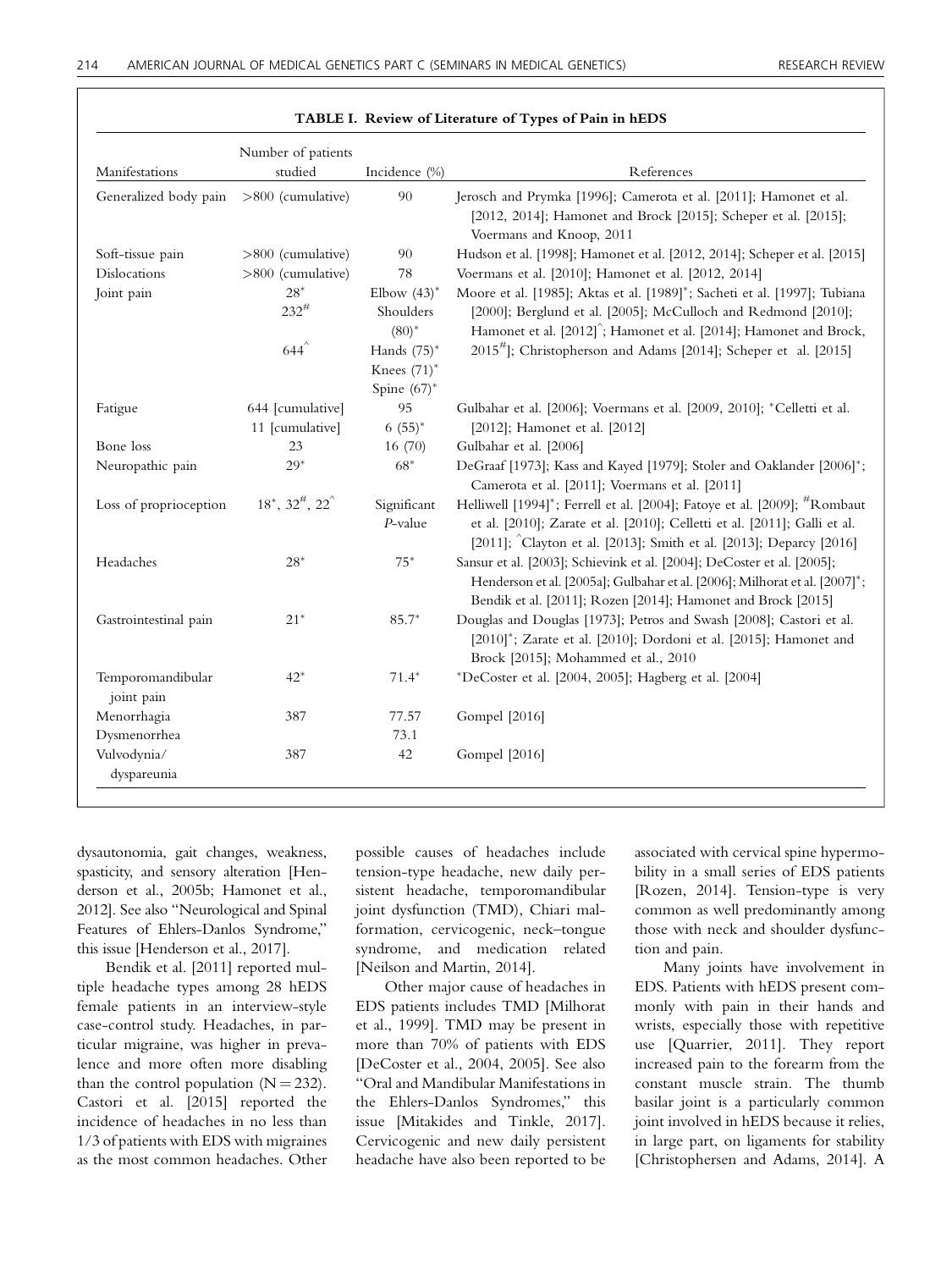study of 55 patients with EDS showed a highly significant correlation between the presence of electrophysiologically proven carpal tunnel syndrome and the occurrence of hEDS [Aktas et al., 2008]. As is often seen in many other musculoskeletal chronic pain conditions, the pain is most often at the insertion site. See also "Role of Orthopedic Management in the Ehlers-Danlos Syndromes," this issue [Ericson and Wolman, 2017].

# CHRONIC PAIN

Chronic pain is one of the major symptoms presented by patients with hEDS [Sacheti et al., 1997; Voermans et al., 2010]. It often presents as diffuse body pain affecting almost every part of the body. It is common and may be severe [Voermans et al., 2009]. In one study, the prevalence of chronic pain was 90% in patients with various types of EDS, with the highest scores on severity of pain found in hEDS [Voermans et al., 2009].

Chronic pain is one of the major symptoms presented by patients with hEDS. It often presents as diffuse body pain affecting almost every part of the body. It is common and may be severe. In one study, the prevalence of chronic pain was 90% in patients with various types of EDS, with the highest scores on severity of pain found in hEDS.

Loss of proprioception in hEDS has been reported in the medical literature and is considered to be an important factor in hEDS-related chronic pain [Helliwell, 1994; Ferrell et al., 2004; Fatoye et al., 2009; Clayton et al., 2013; Smith et al., 2013]. Proprioception, also known as joint position sense, is the ability of a joint to determine its position, detect movement, and sense of resistance to force [Rombaut et al., 2010]. Proprioception is essential for maintaining the balance of the human body, detecting movement, and coordination of normal activities. It helps protect the joints from hyperextending and damaging ligaments [Stillman, 2002].

Several different hypotheses have been brought forward to explain poor proprioception in hEDS [Smith et al., 2013]. Two such hypotheses are that the excessive joint mobility may damage proprioceptive receptors in the joints [Fatoye et al., 2009] or that the sensation of pain in the joint may diminish proprioception [Felson et al., 2009]. Exercises to enhance proprioception demonstrated an improvement in pain [Ferrell et al., 2004]. Improvement of proprioception may be effective for ameliorating both the functional status, including balance, and chronic pain [Clayton et al., 2013]. Chronic pain is associated with motor and proprioceptive disturbances; it is not clear if this is due to disturbances in position sense, muscle spindle function, or central representations of the body [Tsay et al., 2015].

Often, hEDS may be misdiagnosed as fibromyalgia because of diffuse pain with a strong myofascial component. These are to be considered as two distinct conditions with very specific diagnostic criteria. They may co-exist as two separate conditions but have different etiologies. The 2010 classification of fibromyalgia which has a sensitivity of 88% only has many overlapping features with EDS [Wolfe et al., 2010].

Often, hEDS may be misdiagnosed as fibromyalgia because of diffuse pain with a strong myofascial component. These are to be considered as two distinct conditions with very specific diagnostic criteria. They may co-exist as

# two separate conditions but have different etiologies.

The evidence to show the precise mechanisms of pain in hEDS is weak. Many of the proposed mechanisms have been drawn from other chronic pain conditions. Studies to distinguish both pathologies are very necessary. Pain and fatigue have a high prevalence in EDS, frequently manifesting as the predominant symptoms and as the most disabling features [Rombaut et al., 2011]. Clinical examination, pain questionnaires, quantitative sensory testing, and neurophysiological responses disclosed no somatosensory nervous system damage. Conversely, quantitative sensory testing, documented hyperalgesia to cold and heat stimuli, and an increased wind up ratio implied central sensitization [Rombaut et al., 2015; Scheper et al., 2016]. This suggests that the pain related to EDS probably shares mechanisms with those underlying fibromyalgia [Di Stefano et al., 2016]. In a study of 206 female patients with EDS, the impact of pain and functional impairment was similar to fibromyalgia but worse than that of rheumatoid arthritis [Rombaut et al., 2011].

Any form of pain be it nociceptive or neuropathic may be a secondary or even tertiary effect of underlying causes. It is those underlying causes that need to be treated. Pain management should be as diverse as its presentation and treated from all angles [Ferrell et al., 2004; Gulbahar et al., 2006; Felson et al., 2009; Voermans et al., 2009; Camerota et al., 2011; Galli et al., 2011; Castori et al., 2012; Hamonet et al., 2012; Gompel, 2016; Scheper et al., 2015; Deparcy, 2016; Hugon-Rodin et al., 2016].

#### MANAGEMENT

Management of chronic pain in hEDS is hindered by lack of evidence based studies that clearly demonstrate effectiveness of different modalities. The way to manage pain in hEDS would be to adapt and alter options that are used in the non-EDS population. Chronic pain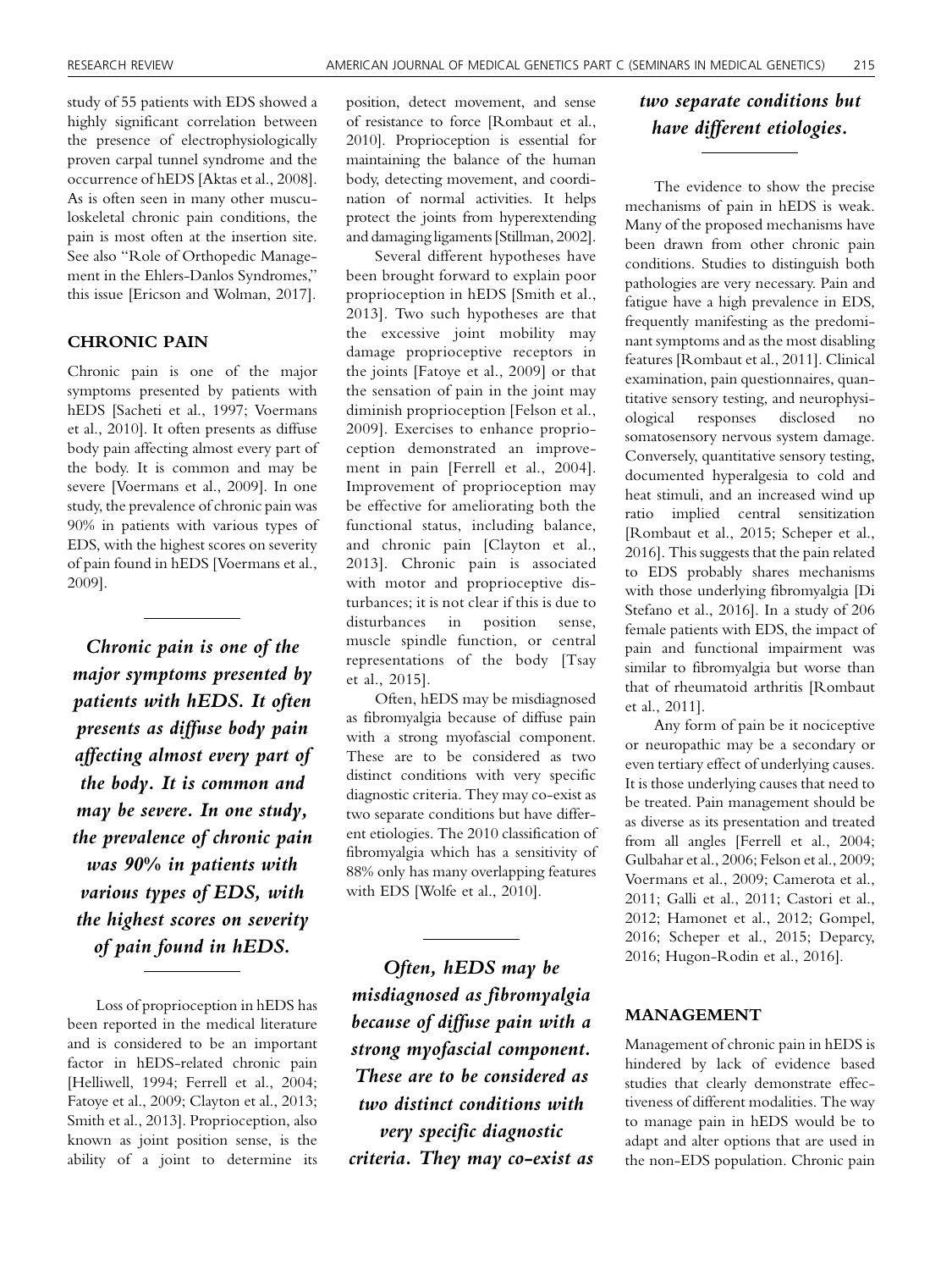is a symptom but is also a disease entity by itself with demonstrated changes in the nervous system. Chronic pain maybe nociceptive (pain resulting from tissue injury), or neuropathic (pain generated ectopically and abnormally by either the peripheral or central nervous system) [Pappagallo, 2005; Pappagallo and Werner, 2008]. Most cases of chronic pain are an uneven mix of nociceptive and neuropathic pain. Pain management strategies may be focused around treating the cause of the pain (e.g., dislocation of a joint) and minimizing the sensation of pain.

- 1. Successful management of chronic pain requires a multidisciplinary approach.
- 2. Physiotherapy: available evidence suggests that patients who receive exercise intervention improve over time [Palmera et al., 2014]. Physical rehabilitation consists of core stabilizing and joint stabilizing and proprioception enhancing exercise coupled with general fitness program [Grahame, 2009; Rozen, 2014]. Stretching exercises should be limited to gentle stretching to avoid any risks of subluxations or dislocations. Techniques that have been used in treating hEDS pain include manual therapy for overactive muscles, trunk stabilization, posture re-education, joint awareness using biofeedback, joint mobilization with muscle release [Simmonds and Keer, 2008]. See also "The evidence-based rational for physical therapy treatment of children, adolescents and adults diagnosed with joint hypermobility syndrome/Ehlers-Danlos syndrome hypermobile type," this issue [Engelbert et al., 2017].
- 3. Cognitive behavioral therapy: this approach is applicable to all patients especially those whose pain is intractable, life dominating and unresponsive to analgesics or other physical interventions [Grahame, 2009]. To date there have been no clinical trials to demonstrate its efficacy in EDS.
- 4. Pharmacological choices:
- (a) Non-steroidal anti-inflammatory drugs (NSAIDs): May be helpful if the pain is of inflammatory origin. Chronic use of NSAIDs is frequently

associated with gastrointestinal, renal, and hematologic consequences [Sacheti et al., 1997]. They may also worsen symptoms of MCAS (mast cell activation syndrome) which may be a co-morbidity in hEDS. See also "Mast Cell Disorders in the Ehlers-Danlos Syndromes," this issue [Seneviratne et al., 2017].

- (b) Opioids: for acute, severe pain, opioids may be an option, but only for a short duration. There is good evidence that long-term treatment with opiates is not a viable option and may lead to central pain sensitization. A trial of tramadol may be a valuable alternative for some patients with hEDS [Sunshine et al., 1992; Brown and Stinson, 2004]. The specific risk of using opioids in hEDS is centered on worsening gastrointestinal issues such as constipation and nausea as well as increasing symptoms of MCAS.
- (c) Options for neuropathic pain include low dose tricyclic anti-depressants, anti-convulsants, and selective norepinephrine reuptake inhibitors. They have been shown to be effective to treat neuropathic pain in non-EDS patients; however, no trials have been done in hEDS to show their efficacy. There is concern in hEDS that if given to treat pain they might worsen other symptoms such as dysautonomia.
- (d) Acetaminophen, to avoid hematologic consequences that could be associated with NSAIDs.
- (e) Topical lidocaine for localized pain after subluxations as well as painful gingival tissue [Hamonet and Brock, 2015].
- (f) Nefopam is a non-morphine derived potent analgesic [Hamonet and Brock, 2015].
- (g) For musculocutaneous pain: injections with 1% lidocaine into trigger points [Hamonet et al., 2014; Hamonet and Brock, 2015].
- (h) For dyspareunia: lubricants and/or topical estrogens (twice a week) combined with hyaluronic acid and benzydamine. In the most severe cases, lidocaine gel just before intercourse [Gompel, 2016; Hugon-Rodin et al., 2016].
- (i) Dysmenorrhea can be treated with NSAIDs as it is often time-limited [Gompel, 2016; Hugon-Rodin et al., 2016].
- (j) Women with dysmenorrhea and whose overall symptoms worsen during the peri-menstrual period may be aided by hormonal control with anti-gonadotropic, hypoestrogenic progestins [Gompel, 2016; Hugon-Rodin et al., 2016]. This might be due to the fact that proprioceptive accuracy decreases during menses [Fouladi et al., 2012].
- (k) Transcutaneous neuro stimulator (TENS) to block pain signals via gate control theory [Hamonet and Brock, 2015].
- (l) Anti-decubitus cushions and mattresses can be used for pain and discomfort when sitting/working and to improve sleep [Hamonet and Brock, 2015].
- (m) Treating the underlying proprioceptive disorder with compressive, that is, tight clothing, physiotherapy, and proprioceptive shoe inserts [Hamonet et al., 2010; Hamonet and Brock, 2015].
- (n) Dystonia has been described in 54% of EDS patients in a cohort study of 626 patients. Treatment with Levodopa/carbidopa or Levodopa 50 mg/benserazide 12.5 may improve dystonia, pain, and fatigue [Hamonet et al., 2016a].
- (o) Fatigue and pain are linked when it comes to disability issues. They both diminish the quality of life and need to be addressed. Treating the fatigue treats the pain and vice versa. Dysautonomia is a common factor in EDS and when treated may alleviate both fatigue and pain [Bravo, 2010].

# FUTURE DIRECTIONS

The management of the often severe, changing, debilitating pain in patients with hEDS is currently insufficient. Traditional pain medications do not seem to adequately treat most patients probably because the underlying cause is different to most other pain. It is, therefore, our understanding that studies not only into pain management itself are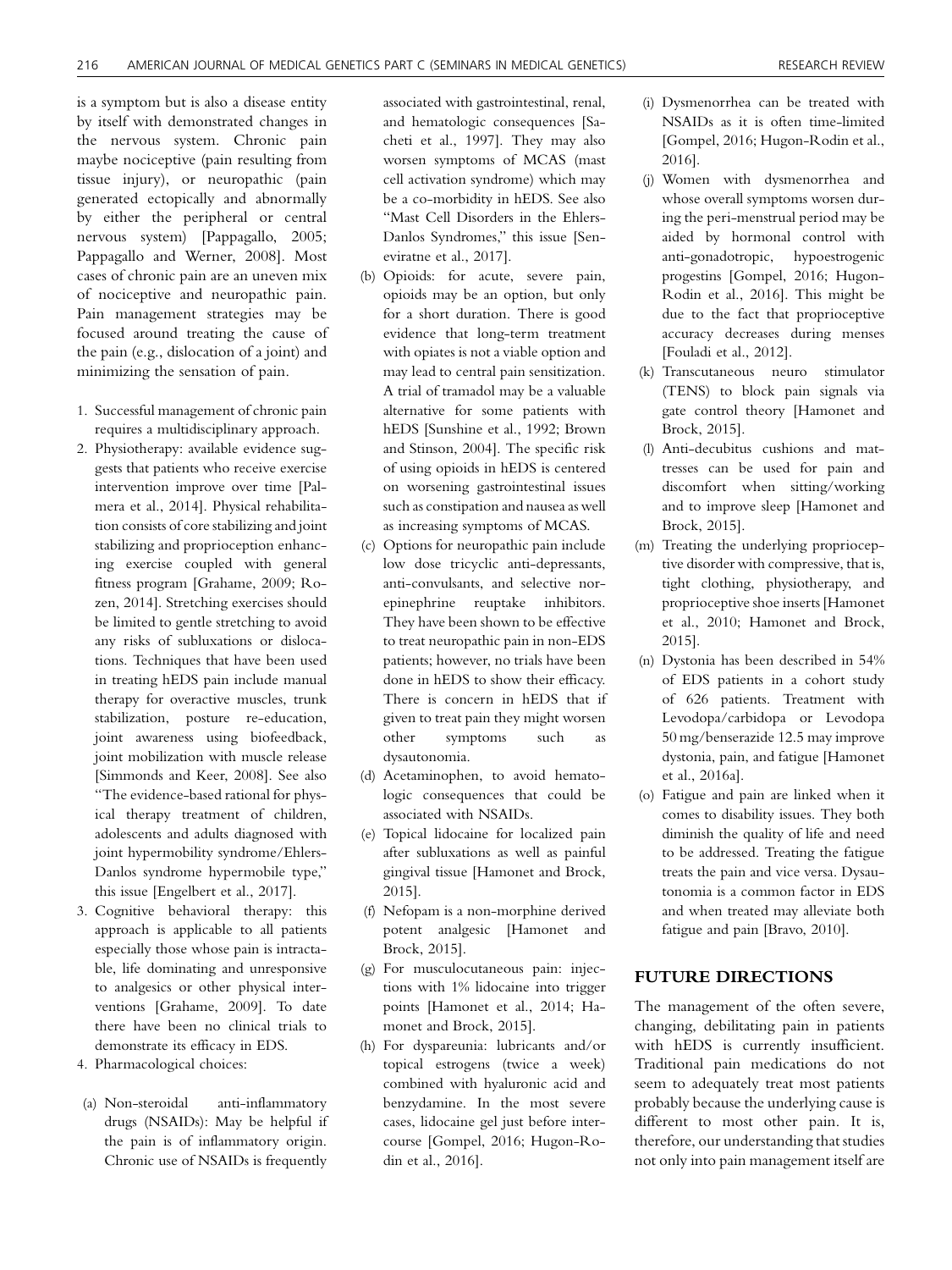necessary to decrease the pain but also into the management of fatigue, dystonia, energy consumption, and the treatment of the impaired proprioception among others.

It is our opinion that studies into the following subjects are urgently needed:

- Studies to differentiate between fibromyalgia and hEDS are needed as the cause of pain in hEDS may be different to that of fibromyalgia and require different treatment. Many patients are being (mis)diagnosed with fibromyalgia and thus not treated for all the other symptomatology and co-morbidities that might occur with hEDS.
- Earlier diagnosis might lead to better preventive measures. Prospective studies that look at the outcome of proprioceptive treatment on pain, fatigue, and other symptoms are necessary to evaluate if early intervention can decrease symptom progression. It is thus necessary to study tools for diagnosing EDS in children [Deparcy, 2016].
- Research on the use of NSAIDs including the differentiation between acute and chronic use in conjunction with the increased hemorrhagic tendency in hEDS.
- Oxygen therapy by face mask is already approved for cluster migraines. Oxygen therapy by face mask has been shown to decrease pain in EDS [Hamonet and Brock, 2015; Hamonet et al., 2016b]. Studies on oxygen therapy in the use against migraines and fatigue in hEDS are warranted.
- Studies into the treatment of proprioceptive impairment and its reduction of the different aspects of pain and fatigue.
- Gompel [2016] suggest that a systematic prospective study is needed to confirm the hypothesis on the role of hormonal modulation in pain management in this population.
- Studies on the treatment of dystonia, which seems to increase the occurrence of subluxations and thus pain, are necessary.
- Dysfunctions reported with oxidative phosphorylation, electron transport chain activity, and ATP production and recycling cause alterations in energy metabolism contributing to fatigue [Filler et al., 2014]. Studies considering

a possible link of pain and fatigue in hEDS due to mitochondrial dysfunction are thus warranted.

 Low Dose Naltrexone (LDN) may be a good option for patients with neuropathic pain, mixed nociceptive and neuropathic pain, and pain secondary to autoimmune dysfunction in patients with hEDS. Naltrexone suppresses activation of microglia thus attenuating the production of proinflammatory cytokines. This effect is achieved by using very low doses of naltrexone [Chopra and Cooper, 2012]. Anecdotal reports of LDN in the management of chronic pain in hEDS have been promising.

#### ACKNOWLEDGMENT

The authors gratefully acknowledge Ms. Charissa Frank for her assistance in preparation of this article.

## **REFERENCES**

- Aktas JG, Mochizuki C, Rinsky LA. 1989. Trapeziometacarpal abnormalities in Ehlers-Danlos syndrome. J Hand Surg Am 14:89–94.
- Aktas I, Ofluoglu D, Albay T. 2008. The relationship between benign joint hypermobility syndrome and carpal tunnel syndrome. Clin Rheumatol 27:1283–1287.
- Bendik EM, Tinkle BT, Al-shuik E, Levin L, Martin A, Thaler R, Atzinger CL, Rueger J, Martin VT. 2011. Joint hypermobility syndrome: A common clinical disorder associated with migraine in women. Cephalalgia 31:603–613.
- Berglund B, Nordstrom G, Hagberg C, Mattiasson AC. 2005. Foot pain and disability and disability in individuals with Ehlers-Danlos syndrome (EDS): Impact on daily life activities. Disabil Rehabil 27:164–169.
- Bravo JF. 2010. Ehlers-Danlos syndrome (EDS), with special emphasis in the joint hypermobile syndrome. Revista Medica de Chile 137:1488–1497.
- Brown SC, Stinson J. 2004. Treatment of pediatric chronic pain with tramadol hydrochloride: Siblings with Ehlers-Danlos syndromehypermobility type. Pain Res Manag 9:209–211.
- Camerota F, Celletti C, Castori M, Grammatico P, Padua L. 2011. Neuropathic pain is a common feature in Ehlers-Danlos syndrome. J Pain Symptom Manage 41: e2–e4.
- Castori M, Camerota F, Celletti C, Danese C, Santilli V, Saraceni VM, Grammatico P. 2010. Natural history and manifestations of the hypermobility type Ehlers-Danlos syndrome: A pilot study on 21 patients. Am J Med Genet Part A 152A:556–564.
- Castori M, Sperduti I, Celletti C, Camerota F, Grammatico P. 2011. Symptom and joint mobility progression in the joint hypermobility syndrome (Ehlers-Danlos syndrome, hypermobility type). Clin Exp Rheumatol 29:998–1005.
- Castori M, Morlino S, Celletti C, Celli M, Morrone A, Colombi M, Camerota F, Grammatico P. 2012. Management of pain and fatigue in the joint hypermobility syndrome (a.k.a. Ehlers-Danlos syndrome, hypermobility type): Principles and proposal for a multidisciplinary approach. Am J Med Genet Part A 158A:2055–2070.
- Castori M, Morlino S, Celletti C, Ghibellini G, Bruschini M, Grammatico P, Blundo C, Camerota F. 2013. Re-writing the natural history of pain and related symptoms in the joint hypermobility syndrome/Ehlers-Danlos syndrome, hypermobility type. Am J Med Genet Part A 161A:2989–3004.
- Castori M. 2015. Ehlers-Danlos syndrome(s) mimicking child abuse: Is there an impact on clinical practice? Am J Med Genet C Semin Med Genet 169:289–292.
- Castori M, Morlino S, Ghibellini G, Celletti C, Camerota C, Grammatico P. 2015. Connective tissue, Ehlers-Danlos syndrome(s), and head and cervical pain. Am J Med Genet Part C 169C:84–96.
- Cattalini M, Khubchandani R, Cimaz R. 2015. When flexibility is not necessarily a virture: A review of hypermobility syndromes and chronic or recurrent musculoskeletal pain in children. Pediatr Rheumatol Online J 13:40.
- Celletti C, Castori M, Galli M, Rigoldi C, Grammatico P, Albertini G, Camerota F. 2011. Evaluation of balance and improvement of proprioception by repetitive muscle vibration in a 15-year-old girl with joint hypermobility syndrome. Arthritis Care Res 63:775–779.
- Celletti C, Galli M, Cimolin V, Castori M, Albertini G, Camerota F. 2012. Relationship between fatigue and gait abnormality in joint hypermobility syndrome/Ehlers-Danlos syndrome hypermobility type. Res Dev Disabil 33:1914–1918.
- Chopra P, Cooper MS. 2012. Treatment of complex regional pain syndrome (CRPS) using low dose naltrexone (LDN). J Neuroimmune Pharmacol 8:470–476.
- Christophersen C, Adams JE. 2014. Hand syndromes. Ehlers-Danlos syndrome. J Hand Surg Am 39:2542–2544.
- Clayton HA, Cressman EK, Henriques DY. 2013. Proprioceptive sensitivity in Ehlers-Danlos syndrome patients. Exp Brain Res 230: 311–321.
- Da Silva JA, Brito JC, da Nsbrega PV. 1992. Autonomic nervous system disorders in 230 cases of basilar impression and Arnold-Chiari deformity. Neurochirurgia (Stuttg) 35:183–188.
- DeCoster PJ, Martens LC, Van den Berghe L. 2004. Prevalence of temporomandibular joint dysfunction in Ehlers-Danlos syndromes. Orthodontics Craniofacial Res 7:237–241.
- DeCoster PJ, Van den Berghe L, Martens LC. 2005. Generalized joint hypermobility and temporomandibular disorders: Inherited connective tissue disease as a model with maximum expression. J Orofac Pain 19:47–57.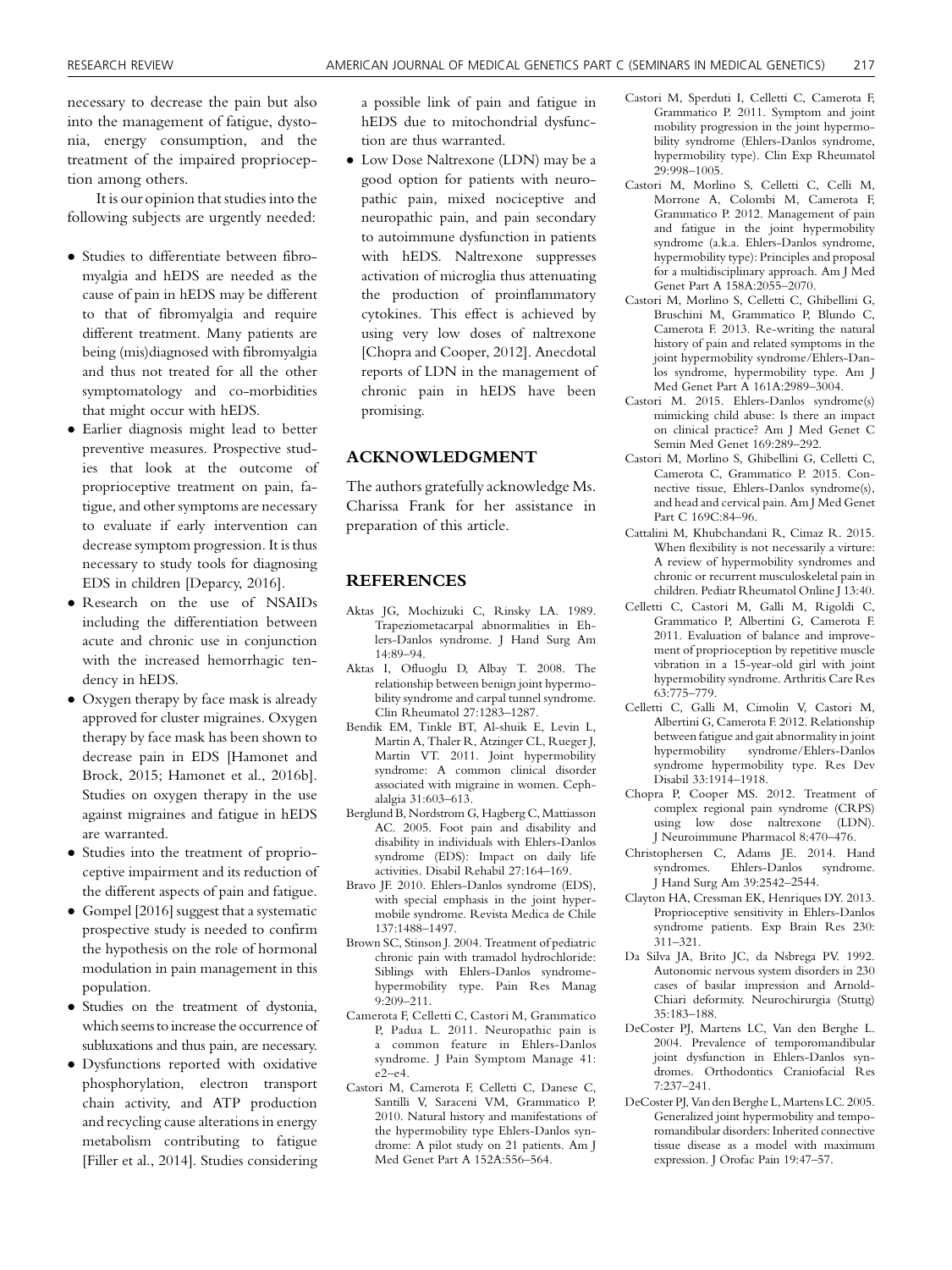- DeGraaf AS. 1973. Neuralgic amyotrophy in identical twins with Ehlers-Danlos syndrome. Eur Neurol 9:190–196.
- Deparcy D. 2016. Propriocpetion et posture dans le syndrome d'Ehlers-Danlos. J de Readaptaton Medicale 36:38–42.
- Di Stefano G, Celletti C, Baron R, Castori M, Di Franco M, La Cesa S, Leone C, Pepe A, Cruccu G, Truini A, Camerota F. 2016. Central sensitization as the mechanism underlying pain in joint hypermobility syndrome/Ehlers-Danlos syndrome, hypermobility type. Eur J Pain 20:1319–1325.
- Dordoni C, Ritelli M, Venturini M, Chiarelli N, Pezzani L, Vascellaro A, Calzavara-Pinton P, Colombi M. 2015. Recurring and generalized visceroptosis in Ehlers-Danlos syndrome hypermobility type. Am J Med Genet Part A 161A:1143–1147.
- Douglas BS, Douglas HM. 1973. Rectal prolapse in the Ehlers–Danlos syndrome. Austr Paediatr J 9:109–110.
- Engelbert RH, Juul-Kristensen B, Pacey V, de Wandele I, Smeenk S, Woinarosky N, Sabo S, Scheper MC, Russek L, Simmonds JV. 2017. The evidence-based rationale for physical therapy treatment of children, adolescents and adults diagnosed with joint hypermobility syndrome/hypermobile Ehlers-Danlos syndrome. Am J Med Genet Part C.
- Ericson WB Jr., Wolman R. 2017. Role of orthopedic management in Ehlers-Danlos syndrome. Am J Med Genet Part C.
- Fatoye F, Palmer S, Macmillan F, Rowe P, van der Linden M. 2009. Proprioception and muscle torque deficits in children with hypermobility syndrome. Rheumatology (Oxford) 48:152–157.
- Felson DT, Gross KD, Nevitt MC, Yang M, Lane NE, Torner JC, Lewis CE, Hurley MV. 2009. The effects of impaired joint position sense on the development and progression of pain and structural damage in knee osteoarthritis. Arthritis Rheum 61:1070–1076.
- Ferrell WR, Tennant N, Sturrock RD, Ashton L, Creed G, Brydson G, Rafferty D. 2004. Amelioration of symptoms by enhancement of proprioception in patients with joint hypermobility syndrome. Arthritis Rheum 50:3323–3328.
- Fikree A, Aktar R, Morris JK, Grahame R, Knowles CH, Aziz Q. 2016. The association between Ehlers-Danlos syndrome-hypermobility type and gastrointestinal symptoms in university students: A cross-sectional study. Neurogastroenterol Motil. doi: 10.1111/nmo.12942. [Epub ahead of print].
- Filler K, Debra L, James B, Nancy M, Ronald E, Lukkahatai N, Saligan LN. 2014. Association of mitochondrial dysfunction and fatigue: A review of the literature. BBA Clin 1:12–24.
- Fouladi R, Rajabi R, Naseri N, Pourkazemi F, Geranmayeh M. 2012. Menstrual cycle and knee joint position sense in healthy female athletes. Knee Surg Sports Traumatol Arthrosc 20:1647–1652.
- Galli M, Rigoldi C, Celletti C, Mainardi L, Tenore N, Albertini G, Camerota F. 2011. Postural analysis in time and frequency domains in patients with Ehlers-Danlos syndrome. Res Dev Disabil 32:322–325.
- Gazit Y, Jacob G, Grahame R. 2016. Ehlers-Danlos syndrome-hypermobility type: A

much neglected multisystem disorder. Rambam Maimonides Med J 7:e0034.

- Gompel A. 2016. Les manifestations gynecologiques du syndrome d'Ehlers-Danlos hypermobile. Journal de Readaptaton Medicale 36:64–66.
- Grahame R. 2009. Joint hypermobility syndrome pain. Curr Pain Headache Rep 13:427–433.
- Gulbahar S, Şahin E, Baydar M, Bircan C, Kızıl R, Manisalı M, Akalın E, Peker O. 2006. Hypermobility syndrome increases the risk for low bone mass. Clin Rheumatol 25:511–514.
- Hagberg C, Berglund B, Korpe L, Anderson-Norinder J. 2004. Ehlers-Danlos syndrome (EDS) focusing on oral symptoms: A questionnaire study. Othod Craniofac Res 7:178–185.
- Hamonet C, Laouar R, Vienne M, Brissot R, Bernard JC. 2010. Comberg A. Vêtements compressifs et syndrome d'Ehlers-Danlos. Étude multicentrique et prospective sur 49 personnes du handicap avec le Handitest. Journal de Réadaptation Médicale 30: 184–191.
- Hamonet C, Ravaud P, Villeneuve S, Gompel A, Serre N, Fredy D, Deparcy D, Mazaltarine G, Zeitoun JD, Metlaine A, Léger D, Benachi A, Cordier AG, Césaro P, Loche C, Dantchev N, Vienne M, Séjourné C, Laouar N, Gogly B, Landru MM, Moussa Badran S, Raffray Y, Challe G, Doursounian L, Mohler J. 2012. Ehlers-Danlos syndrome (about 664 cases). Statistical analysis of clinical signs from 644 patients with a Beighton scale $\geq$ 4/9. Abstracts book of First International Symposium on the Ehlers-Danlos syndrome, Ghent, Belgium, p. 114.
- Hamonet C, Gompel A, Raffray Y, Zeitoun JD, Delarue M, Vlamynck E, Haidar R, Mazaltarine G. 2014. Multiple pains in Ehlers-Danlos syndrome. Description and proposal of a therapy protocol. Douleurs 15:264–277.
- Hamonet C, Brock I. 2015. Joint mobility and Ehlers-Danlos syndrome (EDS). New data based on 232 cases. J Arthritis 4:148.
- Hamonet C, Ducret L, Marié-Tanay C, Brock I. 2016a. Dystonia in the joint hypermobility syndrome (a.k.a. Ehlers-Danlos syndrome, hypermobility type). SOJ Neurol  $3.1 - 3$
- Hamonet C, Vienne M, Leroux C, Letinaud MP, Paumier J, Dehecq B, Metlaine A, Brock I, Bird FM. 2016b. Manifestations respiratoires dans le syndrome d'Ehlers-Danlos (SED) Nouveaux apports therapeutiques. Journal de readaptaton medicale pratique et formation en medicine physique et de readaptation  $36:56-61$
- Helliwell PS. 1994. Impaired proprioceptive acuity at the proximal interphalangeal joint in patients with the hypermobility syndrome. Br J Rheumatol 33:1192–1193.
- Henderson FC, Benzel EC, Kim D, Vaccaro AR. 2005a. Pathophysiology of cervical myelopathy: Biomechanical concepts. In: Benzel EC, editor. Spine Surgery: Techniques, complication avoidance, and management, 2nd edition, Vol 2. Philadelphia: Elsevier Churchill Livingstone. pp 100–108.
- Henderson FC, Geddes JF, Vaccaro AR, Woodard E, Berry KJ, Benzel EC. 2005b. Stretchassociated injury in cervical spondylotic

myelopathy: New concept and review. Neurosurgery 56:1101–1113.

- Henderson F, Austin C, Banzel E, Bolognese P, Ellenbogen R, Francomano C, Ireton C, Klinge P, Koby M, Long D, Patel S, Singman E. 2017. Neurological and spinal manifestations of the Ehlers-Danlos syndromes. Am J Med Genet Part C.
- Hugon-Rodin J, Lebegue G, Becourt S, Hamonet C, Gompel A. 2016. Gynecologic symptoms and the influence on reproductive life in 386 women with hypermobility type Ehlers-Danlos syndrome: A cohort study. Orphanet J Rare Dis 11:124.
- Hudson N, Fitzcharles MA, Cohen M, Starr MR, Esdaile JM. 1998. The association of softtissue rheumatism and hypermobility. Br J Rheumatol 37:382–386.
- Jerosch J, Prymka M. 1996. Proprioception and joint stability. Knee Surg Sports Traumatol Arthrosc 4:171–179.
- Kass B, Kayed K. 1979. Acute multiple brachial neuropathy and Ehlers-Danlos syndrome. Neurology 29:1620–1621.
- McCulloch R, Redmond A. 2010. The hypermobile foot. In: Hakin A, Keer R, Grahame R, editors. Hypermobility, fibromyalgia and chronic pain. London: Elsevier Churchill Livingstone.
- Menezes A, Ryken T, Brockmeyer D. 2001. Abnormalities of the craniocervical junction. In: McLone DG, editor. Pediatric neurosurgery. Surgery of the developing nervous system, 4th edition. Philadelphia: WB Saunders. pp 400–422.
- Menezes AH, Van Gilder JC. 1988. Transoraltranspharyngeal approach to the anterior craniocervical junction. Ten-year experience with 72 patients. J Neurosurg 69:895–903.
- Milhorat TH, Chou MW, Trinidad EM, Kula RW, Mandell M, Wolpert C, Speer MC. 1999. Chiari I malformation redefined: Clinical and radiographic findings for 364 symptomatic patients. Neurosurg 44:1005–1017.
- Milhorat TH, Bolognese PA, Nishikawa M, McDonnell NB, Francomano CA. 2007. Syndrome of occipitoatlantoaxial hypermobility, cranial settling, and Chiari malformation type I in patients with hereditary disorders of connective tissue. J Neurosurg Spine 7:601–609.
- Mitakides J, Tinkle B. 2017. Oral and mandibular manifestations in the Ehlers-Danlos syndromes. Am J Med Genet Part C.
- Mohammed SD, Lunniss PJ, Zarate N, Farmer AD, Grahame R, Aziz Q, Scott SM. 2010. Joint hypermobility and rectal evacuatory dysfunction: An etiological link in abnormal connective tissue? Neurogastroenterol Motil 22:1085–e283.
- Moore JR, Tolo VT, Weiland AJ. 1985. Painful subluxation of the carpometacarpophalangeal joint of the thumb in Ehlers Danlos syndrome. J Hand Surg Am 10:661–663.
- Mulvey MR, Macfarlane GJ, Beasley M, Symmons DP, Lovell K, Keeley P, Woby S, McBeth J. 2013. Modest association of joint hypermobility with disabling and limiting musculoskeletal pain: Results for a largescale general population-based survey. Arthritis Care Res 65:1325–1333.
- Neilson D, Martin VT. 2014. Joint hypermobility and headache: Understanding the glue that